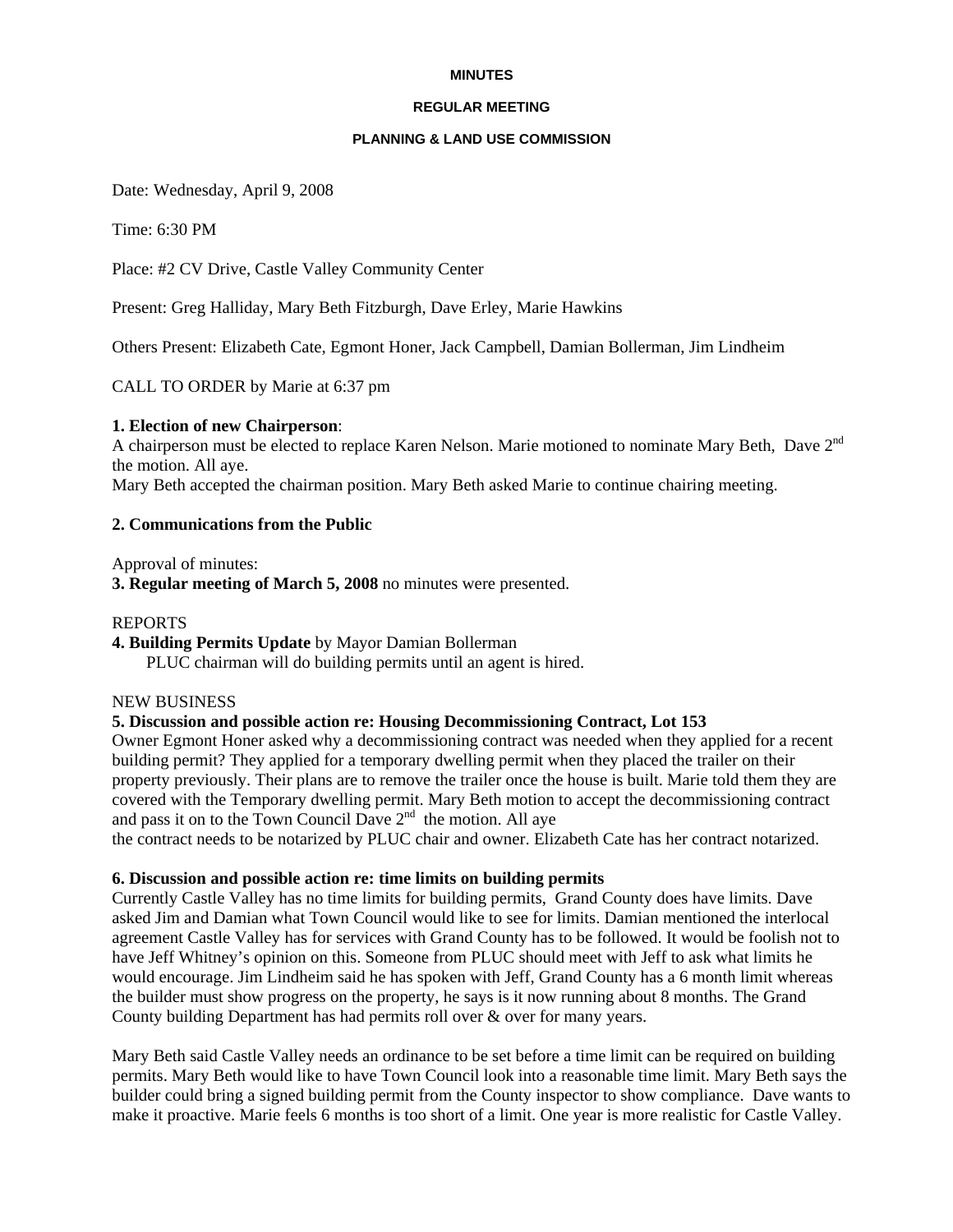Mary Beth wants to look at if the builder is showing due diligence. Mary Beth asked that once Grand County's permit has lapsed, then Castle Valley's permit will have too? Jack mentioned that every six months can be regulated especially if the zoning changes. Dave will talk to Jeff Whitney. Mary Beth wants first to see what Jeff suggests before PLUC sets the limit. Jim Lindheim mentioned he had started on an ordinance and will send on what he has. Jim also mentioned Castle Valley does not want to renegotiate their interlocal agreement.

Dave asked Elizabeth and Egmont as new home builders what would they suggest. Elizabeth agreed with the one year.

Dave motion to table, Greg 2nd All Aye

## **7. Discussion and possible action re: processes and procedures for reviewing building permits by the Building Permit Person and for the PLUC to operate under, including communication channels to forward information to the TC.**

Mary Beth had heard from Karen that a procedure needs to be in place in case any one from PLUC needs to do a permit.

Discussion was held on who may be willing to be trained, and the drainage review process. Dave asked how the drainage review is done, have we asked for legal advice, if the drainage review is denied or not done. Damian has only seen one that may have their permit denied. Greg mentioned if we have someone is certified to do the review, we are in a better position.

Mary Beth sees a need to rethink the drainage review issue. Damian wants PLUC to review 95-6 for it may have it covered already. Jim states that procedures must be in place. To change an ordinance a workshop must be held, two week notice given and hold a public hearing before it can be changed. Mary Beth noted we need to have a clause that would allow us to update building permit forms without having to go through a formal resolution, that this can be modified. Jim says this can be an administrative clause. Dave sees the need to revamp it too, Jack asked the PLUC to check with your state rules, you may not need the public hearing. What you are doing is fine tuning an ordinance, it is not a huge issue as in changing zoning. Mary Beth wants this to be done right away and have on the next agenda.

Mary Beth motioned to table until next meeting Dave  $2<sup>nd</sup>$  the motion All aye.

## OLD BUSINESS

## **8. Discussion and possible action re: reviewing and amending our Conditional Use Permit (CUP) rules (Mary Beth), tabled**

## Dave motioned to untable Mary Beth  $2<sup>nd</sup>$  All aye

Town Council asked PLUC to contact Craig Call about Conditional Use Permit Applications. Mary Beth is contact person and will get with Craig Call. Dave asked for Mary Beth to start at ground zero. From what Dave and Damian heard at a training in St George they are worried Castle Valley is in noncompliance. We need to find out if the CUP is running with the land and 2nd what about low or no impact businesses. Can we have the two versions of our CUP application? Damian wants PLUC to work with Craig to know what is correct for us. PLUC can tell Craig what Castle Valley has now and wants. Jack asked about the review process. Mary Beth answered that there is a set of rules for every CUP. Dave says we must keep the conditions consistent. Dave motioned to table Greg  $2<sup>nd</sup>$  the motion All aye.

**9. Discussion and possible action re: reviewing and amending our definition and language for second dwellings, tabled**

Left tabled

## **10. Discussion and possible action re: replacing the Board of Adjustments with a single appointed person as our "appeal authority", tabled.**

Mary Beth motioned to untable Dave  $2<sup>nd</sup>$  All aye.

Mary Beth sees this is another question for Craig Call, also that Karen had spoke with Dave Church about this earlier. Damian suggested PLUC contact Lance Christie as a person with knowledge of having an appeal authority. Greg feels an attorney from SLC would be best instead of having the Board of